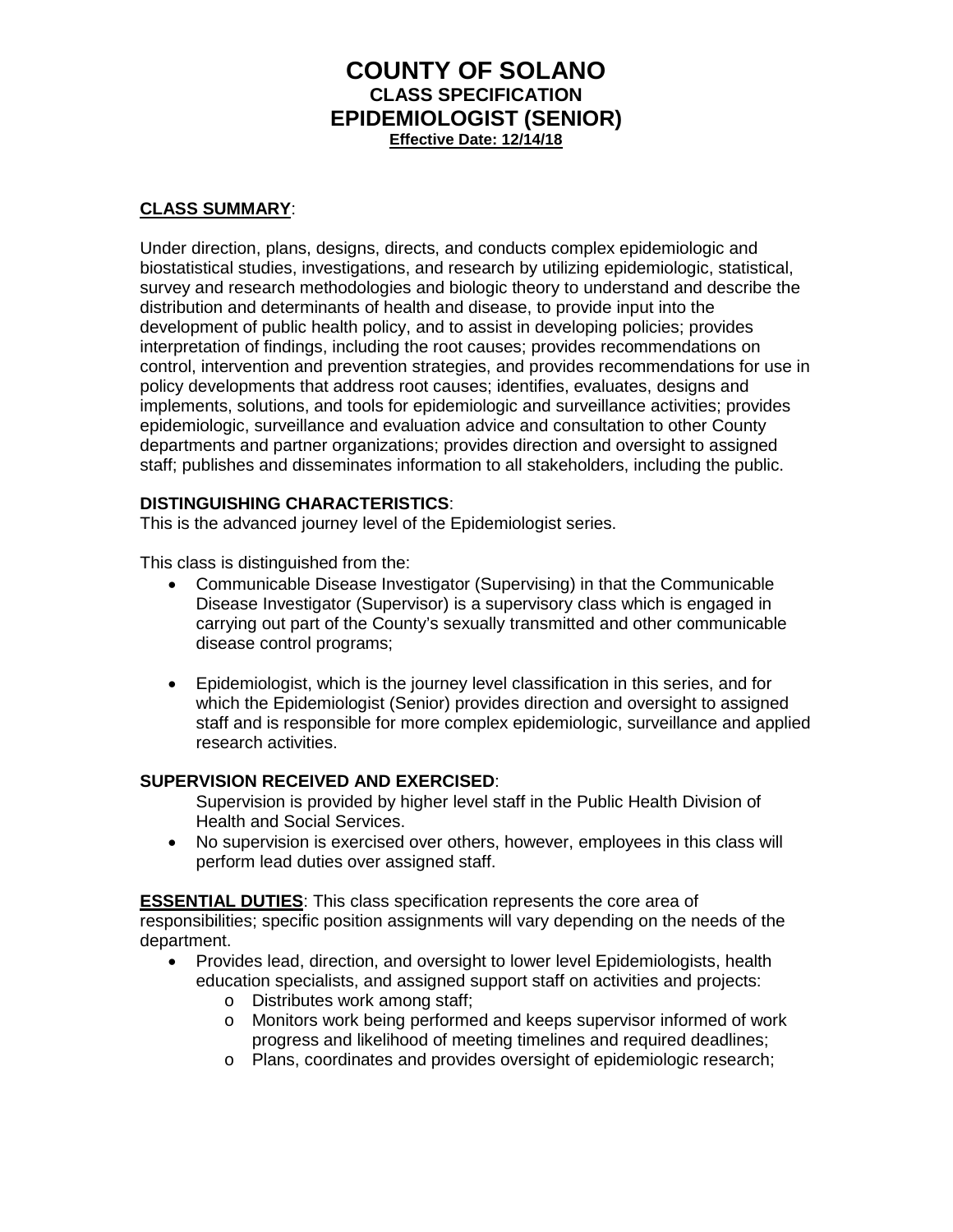- o Evaluates and directs epidemiological projects in the development, analysis and interpretation of data on the causes of health inequities;
- o Evaluates the work of others and makes recommendations on how data can be used for developing and/or changing programmatic practices and policies;
- o Provides input into performance evaluations and helps develop work objectives for assigned staff;
- o Provides input into professional development of assigned staff.
- Plan, design, organize, direct and conduct epidemiologic and biostatistical studies, investigations and research that are complex by:
	- o Utilizing epidemiologic, statistical, survey and research methodologies and biologic theory to accomplish tasks
	- o Understanding and describing the distribution and determinates of health and disease;
	- o Directing analysis of available and relevant data from reliable sources;<br>
	o Planning and directing the integration of all the information into the
	- Planning and directing the integration of all the information into the decision-making process;
	- o Providing interpretations of epidemiologic, biostatistical and other relevant scientific findings for use by others;
	- o Preparing research reports and manuscripts for internal and external users and for submission to peer-reviewed journals.
- Analyze and provide interpretation of data:
	- o Identify risk factors or the source of illness or injury;
	- o Identify and provide recommendations on control, intervention and prevention strategies;
	- o Evaluate the effectiveness of strategies;
	- o Identify epidemic trends and disease patters;<br>o Maintain epidemiologic and surveillance data.
	- Maintain epidemiologic and surveillance data.
- Provide technical, epidemiologic and analytic expertise in analyzing and interpreting data on the root causes of inequities:
	- o Plan, design, organize, direct and conduct studies that may have policy implications;
	- o Provide interpretation and recommendations of research findings for use in policy developments;
	- o Participate in and lead equity projects as they relate to public health initiatives, including, but not limited to, community engagement, to further support the design, implantation, and interpretation of future research initiatives.
- Plan, design, organize, direct and conduct epidemiologic and biostatistical studies, investigations and research that may have policy impacts:
	- o Assess and identify gaps and needs for public health policy;
	- o Analyze and provide interpretation and recommendations for research findings for use in public health policy development;
	- o Provide support to public health programs and organizations in the development and implementation of public health policies.
- Provide advice and consultation on epidemiologic, surveillance, and evaluation issues and activities to programs and partner organizations:
	- o Coordinate, manage and provide consultation to contractors;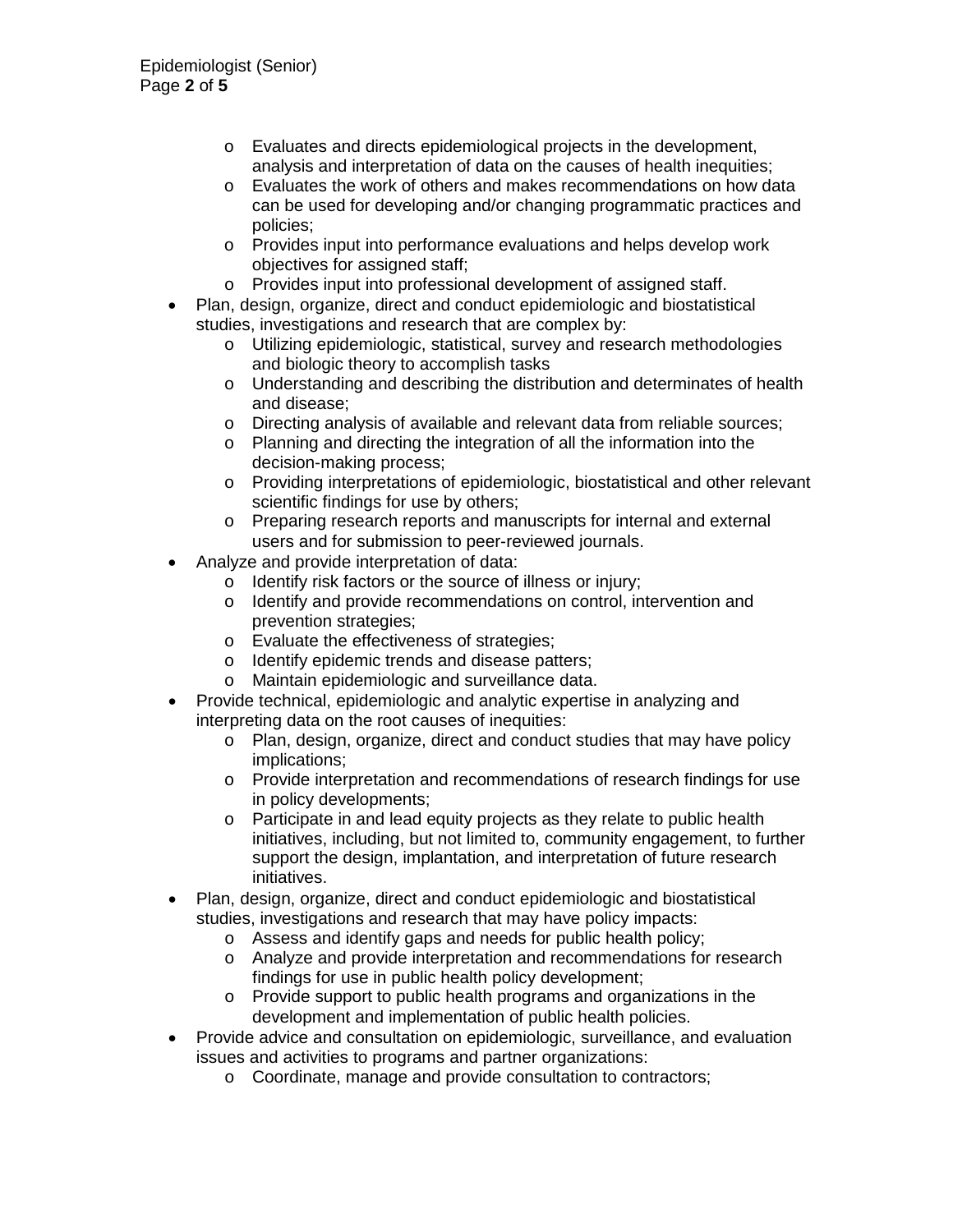- o Ensure delivery of project requirements and objectives.
- Perform the same duties as the work being led;
- Perform other duties of a similar nature or level as assigned.

## **EDUCATION AND/OR EXPERIENCE**

- Education/Training:
	- o Master's degree or higher from an accredited college or university in epidemiology, public health or a health science field with emphasis or specialization in epidemiology.

### **AND**

- Experience:
	- o Four years of experience conceiving, designing, conducting, analyzing, interpreting, and evaluating epidemiological studies with emphasis or specialization in epidemiology. A doctoral degree (PhD, DrPH, or equivalent) in epidemiology, public health or other related health science field may be substituted for one year of experience.

### **LICENSING, CERTIFICATION AND REGISTRATION REQUIREMENTS**:

Possession of, or ability to obtain, a valid Class C driver's license issued by the State of California

## **REQUIRED KNOWLEDGE, SKILLS AND ABILITIES:**

### **Knowledge of:**

- Standard and accepted principles of leadership, on-the-job training, and work review.
- Advanced epidemiologic, public health surveillance and biostatistical methodologies and approaches.
- Social determinants of health and root causes of health inequities.
- Appropriate design and conduct of epidemiologic research.
- Principles and practice of epidemiologic investigation, disease prevention and control and evaluation.
- Principles and foundation of social and behavioral sciences and theories.
- Methods of preparation of scientific research reports and manuscripts.
- Local, State, and Federal policies and regulations on reporting and investigation of public health importance, including reportable conditions and diseases.
- Principles and practice of contract development, negotiation, management and monitoring.
- Database and data systems, data processing, web-based technology and information systems.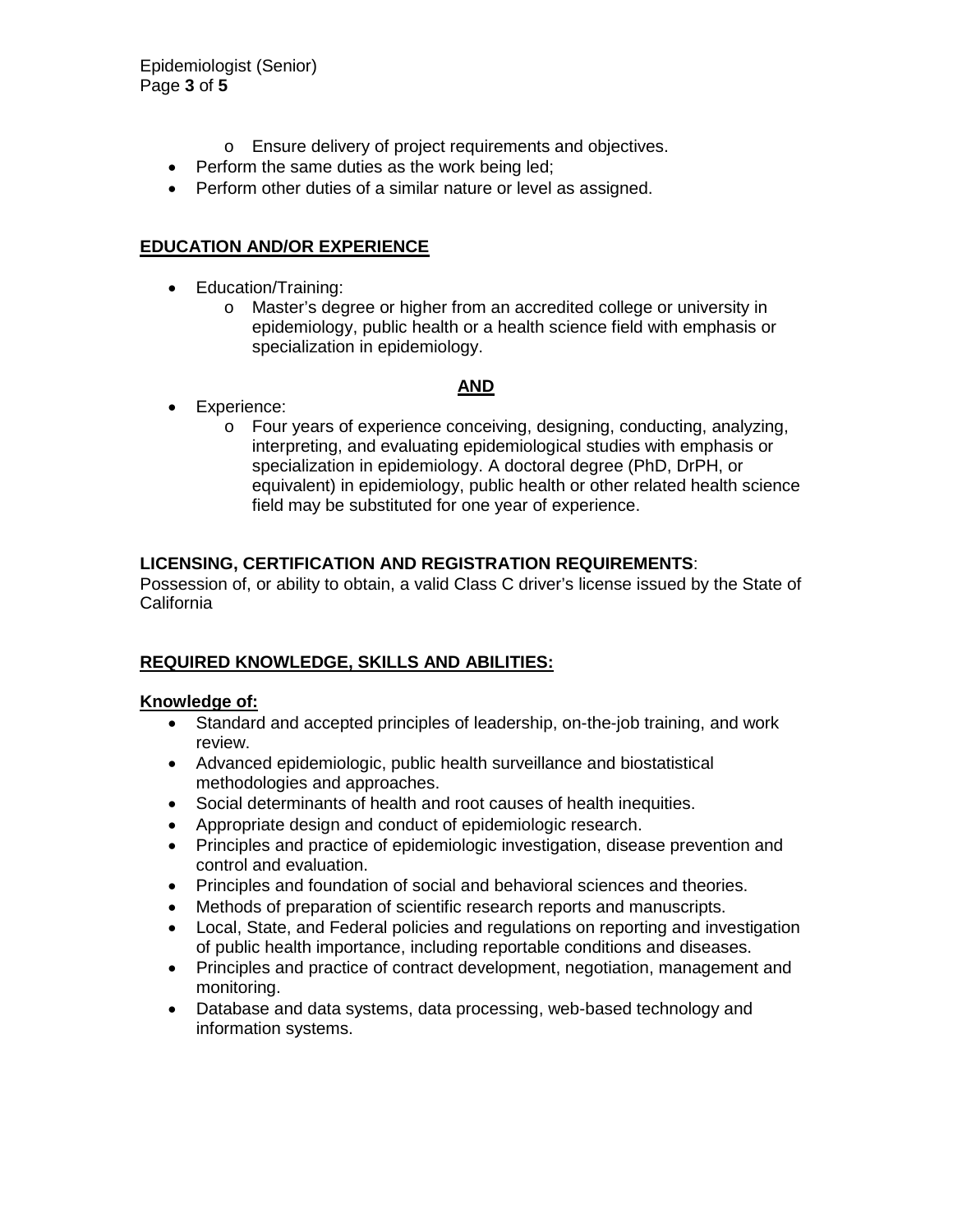### **Skill and/or Ability To**:

- Distribute work and provide work directions, review work performance and conduct of staff, and provide on-the-job training to staff led.
- Conceive, direct, and coordinate statistical and scientific reports, narratives, manuscripts, and project summaries.
- Use statistical software (e.g. SAS, SPSS, or similar software).
- Seek, identify, assess, and implement technologies to epidemiologic and surveillance activities, including data management.
- Design, direct and execute epidemiologic and statistical activities and research projects and evaluate results, and make appropriate and valid conclusions.
- Identify and apply advanced statistical techniques.
- Provide technical and programmatic assistance to staff and contractors.
- Communicate clearly, concisely and effectively, both orally and in writing, with people of diverse cultures and backgrounds.
- Provide assistance preparing project proposals and grants.
- Administer contracts and grants according to designated guidelines and regulations.
- Maintain accurate records and document actions taken.
- Communicate information and ideas clearly and concisely, both orally and in writing.
- Establish and maintain effective working relationships with those contacted in the performance of required duties.
- Represent the office in meetings with representatives from various County and non-County organizations, with local businesses, with customers, and/or with the general public.
- Prepare a variety of written communications to include reports, policies and procedures.
- Gather and analyze statistical data and prepare comprehensive statistical reports.
- Perform a variety of technical and specialized tasks and functions in an independent, competent and timely manner.
- Maintain confidentiality of records and information per pertinent laws/regulations.
- Use modern office equipment to include computers and related software applications.
- Operate a motor vehicle
- Travel independently

## **PHYSICAL REQUIREMENTS:**

- Mobility and Dexterity: Positions in this class typically require stooping, kneeling, reaching, standing, walking, fingering, grasping, feeling (i.e. sense of touch), and repetitive motion.
- Lifting, Carrying, Pushing and Pulling -- Employees in this class will be exerting up to 20 pounds of force occasionally and/or up to 10 pounds of force frequently, and/or a negligible amount of force constantly to move objects.